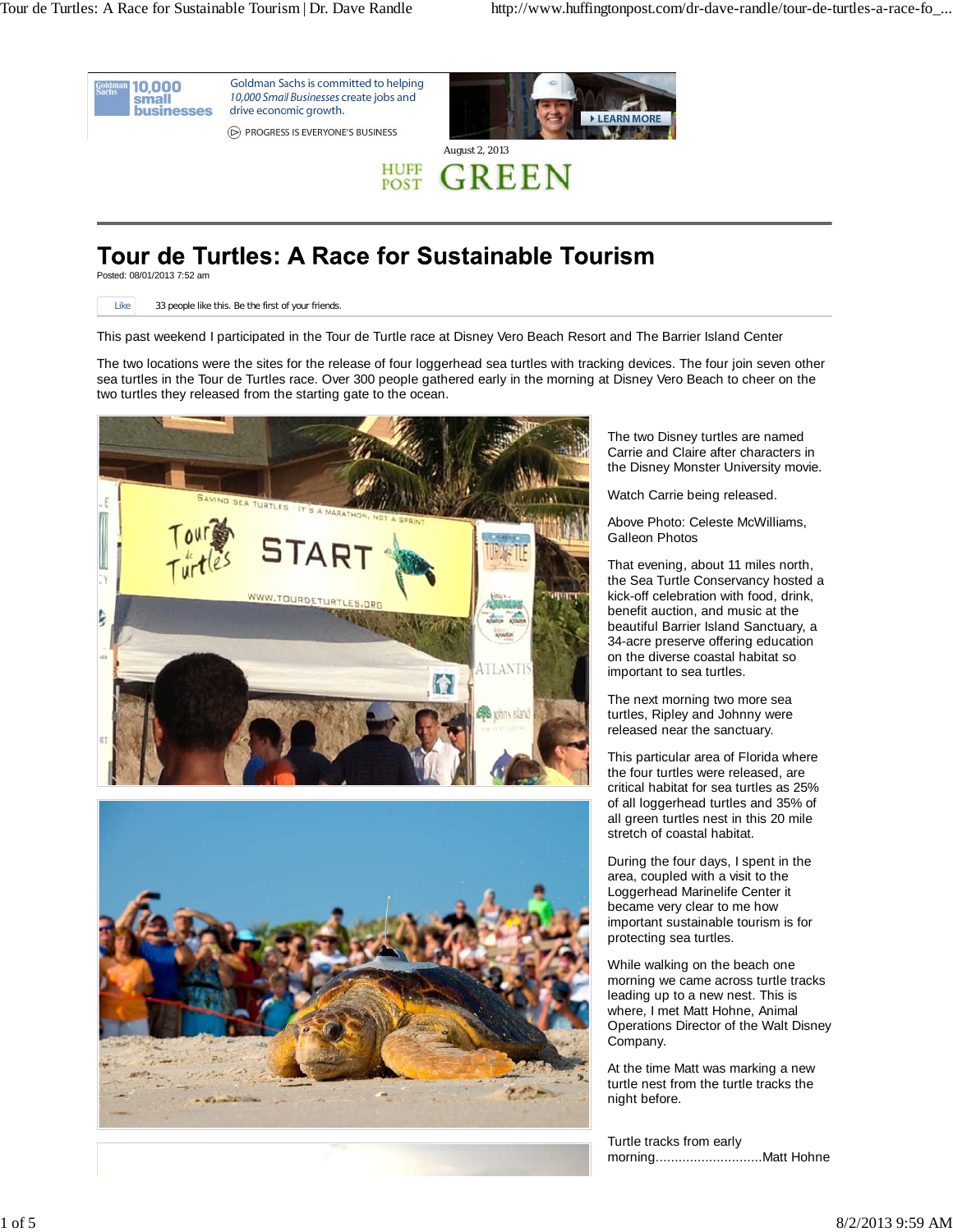marking new turtle nest

Later that evening I had the opportunity to watch about 100 hatchlings leave their nest and race toward the sea.

The next day, I had the opportunity to talk with Matt. In the video below Matt shares some of his thoughts on protecting sea turtles.

As I listened to Matt and reflected on the amazing sea turtles, I realized the male turtle hatchings that I saw the night before will rarely or never come on land again. The females who survive will return to this very spot and only come on land again to lay their eggs.

Knowing that only one out of about 1000 of these hatchlings will survive, I was moved by the will and desire of each of them to live life as they raced the ocean, their new home minutes from their place of birth on the beach, a habitat that humans must protect if the turtles are to survive as a species.

On my last day, I visited the Loggerhead Marinelife Center whose mission is: "To promote conservation of Florida's coastal ecosystems with special focus on threatened and endangered sea turtles."

I toured their campus which includes an exhibit hall, education room, sea turtle yard, nearby beach, gift shop, and medical facilities to carry out their education, research, and rehabilitation of sea turtles. Their modern medical facilities include the highest definition x-ray machine for turtles in the world and state of the art rehab facilities an programs. The Research Team focuses on three sea turtle species, the loggerhead, green, and leatherback.





State of the art X-Ray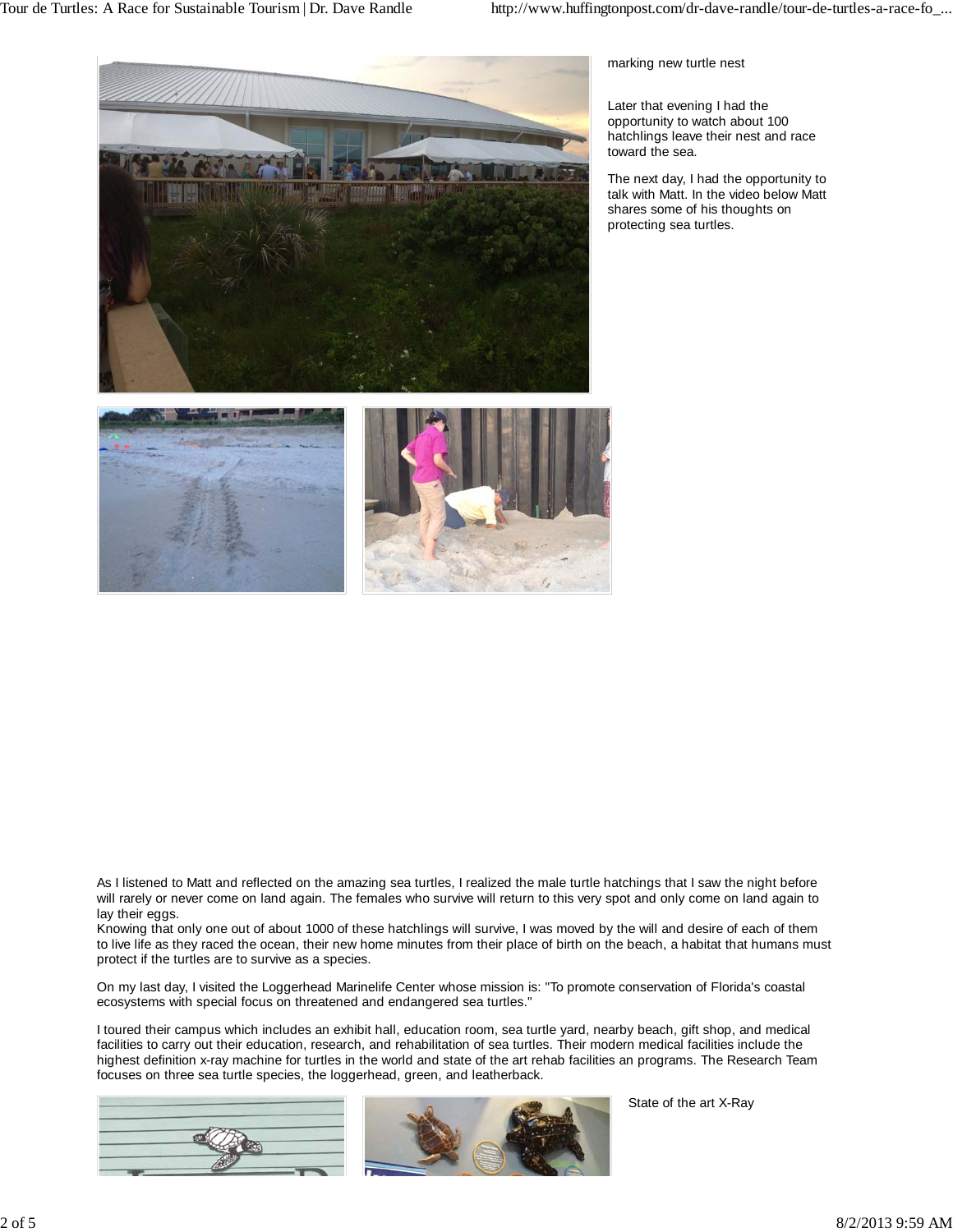

# Machine..................................Loggerhead Turtle in Rehab

In my conversations at the Loggerhead Marinelife Center the importance of the role of education to the public, particularly tourists, was emphasized. Sea turtles may also may serve as a catalyst for sustainable tourism. The same practices needed to save the sea turtles are practices that are needed for sustainable tourism. The same ethic that includes a stronger connection to nature needed to save the sea turtles is also the ethic that may be needed to save humans. If we can apply the strategies and ethic needed to save the sea turtles to the tourism industry the tourism industry can become more sustainable and protect and preserve the natural world and cultural heritage that is what the tourists come to see.

The Tour de Turtles is a way to bring much of this education I experienced at the Marinelife center to the public through causes that each of the eleven turtles have adopted. It is an event that bring a stronger connection to nature for those who participate and foster the type of ethic needed to build a sustainable tourism industry.

The Tour de turtle causes are all actions that sustainable tourism can contribute to. A summary of the eleven turtles and their causes are described below.

### **The Loggerheads** - Size 80 to 110 cm, Weight 155 to 375 lbs.

Status: Threatened species in U.S., Endangered internationally.

# **Claire** - 94.2 cm. Cause: Plastic Debris

It is estimated that more than 100 million marine animals are killed each year due to plastic debris in the ocean. More than 80% of this plastic comes from land. Thousands of sea turtles accidentally swallow these plastics, mistaking them for food. Resorts such as the Disney's Vero Beach Resort does not allow plastic straws and lids to help reduce this problem. The more tourism reduces, reuses, and recycles plastic the less threat this problem is. Reducing or eliminating plastics www.bluecommunity.info/topics/view/75645/ is a key sustainable tourism strategy.

# **Carrie** - 108.7 cm. Cause: Light Pollution

Nesting turtles depend on dark, quite beaches to reproduce successfully. Turtles are endangered, in part, because they must compete with tourists, businesses and coastal residents to use the beach. This coastal development results in artificial lighting on the beach that discourages female sea turtles from nesting. Near-shore lighting can cause sea turtle hatchlings to become disoriented when they are born. Instead of heading out to sea, they will wander inland where they often die.

At Disney Vero Beach, where we stayed, only low amber LED lighting was on the walkways and much of it shielded from the beach by vegetation. Guests are asked to close their curtains at night so no lighting from the resort will impact the hatchlings.

# **Ripley** - 103.0 cm. Cause: Water Quality

Water quality is affected by chemical run-off that makes it to the sea. The ocean, while it seems so vast, had long been a dumping ground for much of the waste produced on land. From solids to chemicals and even nuclear products, waste has been dumped in the ocean. Fertilizers, pesticides and other products often make it to waterways through chemical run-off. These chemicals can seep into the soil and travel for long distances, eventually reaching the oceans where they can be carried by currents.

Water conservation and waste management programs are a key strategy for sustainable tourism to reduce negative impacts.

#### **Johnny** - 97.0 cm. Cause: Beach Renourishment

Beach renourishment consists of dredging and digging up sand from offshore or from inland sand deposits and pumping, trucking or otherwise depositing sand on a beach to replace what has been lost to erosion. While beach renourishment is almost always preferable to coastal armoring, it can negatively impact sea turtles in a number of ways. If the sand is too compacted for turtles to dig in or if the sand imported is significantly different it can negatively affect nest-site selection, digging behavior, incubation temperature and the moisture content of nests. If renourishment is allowed to proceed during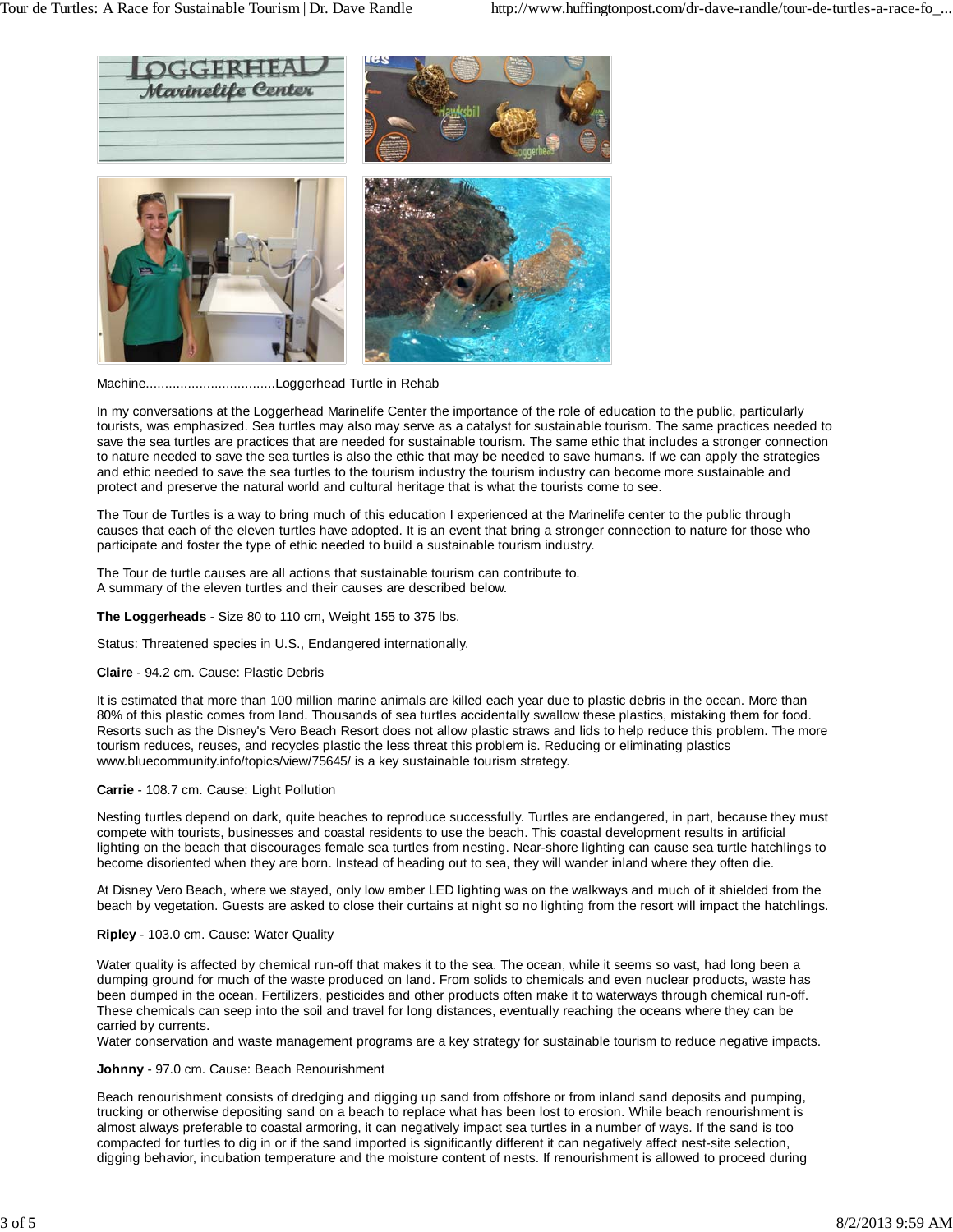nesting season, nests can also be buried far beneath the surface or run over by heavy machinery. Turtle nesting season in Florida is May through October.

Protecting Coastal Habitat is a key strategy of Sustainable Tourism.

**The Hawksbill Sea Turtle** - Size 71-89 cm, Weight 101 to 154 lbs.

Status: Endangered in the U.S., Critically Endangered Internationally.

**Caribelle** - 80.0 cm. Cause: Illegal Shell Trade

Hawksbill sea turtles, recognized for their beautiful gold and brown shells, have been hunted for centuries to create jewelry and other luxury items. As a result, these turtles are now listed as critically endangered. Scientists estimate that hawksbill populations have declined by 90 percent during the past 100 years. Buying, selling or importing any sea any sea turtle products in the U.S., as in many countries around the world, is strictly prohibited by law.

#### **Banjo** - 76.3 cm. Cause - Climate Change

Because sea turtles use both marine and terrestrial habits during their life cycles, the affects of climate change are likely to have a devastating impact on these endangered species. Climate change affects nesting beaches. With melting polar ice caps and rising sea levels, beaches are starting to disappear. As the water level begins to rise, the size of nesting beaches decrease. Stronger storms, predicted as a result of increasing temperatures, will continue to erode coastal habitats. Higher temperatures can adversely affect sea turtle gender ratio. Increasing incubation temperatures could result in more female sea turtles, which reduces reproductive opportunities and decreases genetic diversity.

Solutions to climate change all related to reducing carbon emissions. Some strategies for sustainable tourism include:

- Building Design
- Wise Use of Energy
- Promoting Mass Transportation

**The Green Sea Turtle** Size: 83 - 114 cm., Weight 240 - 420 lbs.

Status: In Endangered in U.S., Endangered Internationally

#### **Mora** - 100.7 cm. Cause: Egg Harvest for Consumption

The harvest of sea turtle eggs for consumption is conducted in many cultures around the world, especially in Central America. During the nesting season, turtle hunters comb the beaches at night looking for nesting females. Egg hunters either try to encounter females deposited her eggs or look ofr fresh nests in the early morning hours. Most eggs collected are then sold, rather than consumed by the egg poacher.

Public education from the tourist industry is one of the best hopes for addressing this issue.

**Cruz** - 95.3 Cause - Adult Harvest for Meat Consumption

Although sea turtles have spiritual or mythological importance in many cultures around the world, this has not prevented humans from consuming their meat. In many coastal communities, especially in Central America and Asia, sea turtles provided a source of food. During the nesting season, turtle hunters comb the beaches at night looking for nesting females. Often, they will wait until the female has deposited her eggs to kill her. Then, they take both the eggs and the meat. Additionally, people may use other parts of the turtle for products, including the oil, cartilage, skin and shell.

Possible solutions include education of tourists and local communities, better patrolling of beaches, ecotourism based on sea turtles, government imposed limit of consumption of sea turtles.

#### **The Leatherback Sea Turtles** Size: 130 - 183 cm, Weight 660 to 1100 lbs. Record is 2019 lbs

Status: Endangered in the U.S., Critically Endangered Internationally.

#### **Calypso Blue** - 114.3 cm. Cause: Commercial Trawl Fisheries

Each year hundreds of thousands of adult and immature sea turtles are accidentally captured in fisheries ranging from highly mechanized operations to small-scale fishermen around the world. Global estimates of annual capture, injury and mortality are staggering -- 150,000 turtles of all species killed in shrimp trawls and large numbers of all species drowned in gill nets. The extent of gill net mortality is unknown, but sea turtle capture is significant where studied, and the drowning of sea turtles in gill nets may be comparable to trawl and longline mortality. Deaths in gill nets are particularly hard to quantify because these nets are set by uncounted numbers of local fishermen in tropical waters around the world. The key solution to this challenge is requiring the use of Turtle Excluder Devices.

# **Panama Jackie** - 103.4 cm. Cause: Invasive Species

Around the globe, sea turtles and hatchlings alike are victim to natural predators. Crabs, raccoons, boars, birds, fish and sharks all play their role in the natural food chain. However, urban development along coast lines has introduced many non-native species that have become invasive predators for sea turtles and other coastal wildlife. Florida itself has one of the most severe invasive species problems in the United States. Domesticated dogs and cats will devour eggs and hatchlings and even attack nesting turtles. In many areas, trash left behind by humans encourages inland animals to migrate to beaches for food, further increasing sea turtle predators.